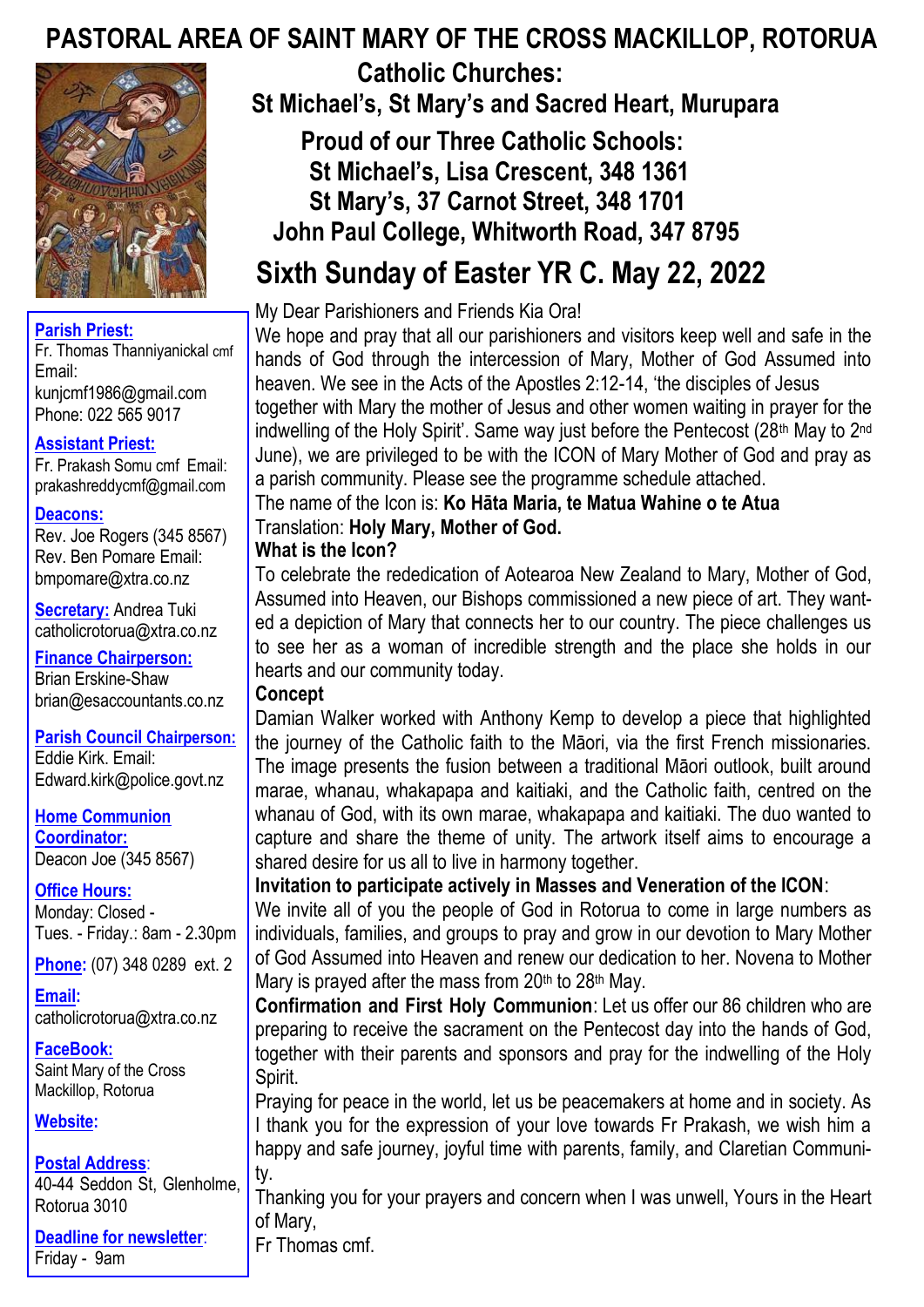## **BAPTISM COURSE 2022**



## **St Mary's Church Sundays 11.30am**

**St Michael's Church Sundays 11.30am**

Parents need to contact the Parish Office to make an appointment with the Parish Priest and also to attend a Baptism Course before having their child baptised. The course will be held with Gabrielle on the First Thursday of each month, 7pm, at St Mary's Church. To attend you need to register through the Parish: Office, Phone: 07 348 0289 ext. 2 or Email: catholicrotorua@xtra.co.nz

# **HOLY HOUR**

Wednesday Mornings at St Mary's 11am, followed by Benediction.



## **REST IN PEACE**

We extend our sympathy and prayers to the family of **Annette Arnerich.**  Annette's Requiem Mass was held last Monday, May 16th at St. Mary's Church.

> *E te Ariki hoatu ki ā ia te okiokinga tonutanga. Ā kia whiti ki a ia te māramatanga mutunga kore.*

# **ST. MICHAEL'S PRIMARY**

emory

الواحيين الواحيين **SCHOOL NEWS**

We have started our term learning about different types of prayer, such as traditional and devotional prayer, including the Rosary. We have dedicated the month of May to Mary with the whole school praying the rosary each week while reflecting on each Mystery. Our children are doing a great job learning about the significance of the Rosary and learning that when we pray the Rosary, we reflect on the Joyful, Sorrowful, Luminous, and Glorious Mysteries.



**Our Young Vinnies are up and running and looking at ways they can help those in our community.** They started by baking cookies and making a beautiful card for our wonderful caretaker who looks after our school so well. He helps us fix our bikes, pumps up our sports balls, helps us look after our awesome garden and finds our lost property!!

*Kate Keaney* - Acting Director of Religious Studies *Rachael McLanachan* - Principal

> *Bon Voyage Father Prakash Have a fantastic time with your family in India. God bless*

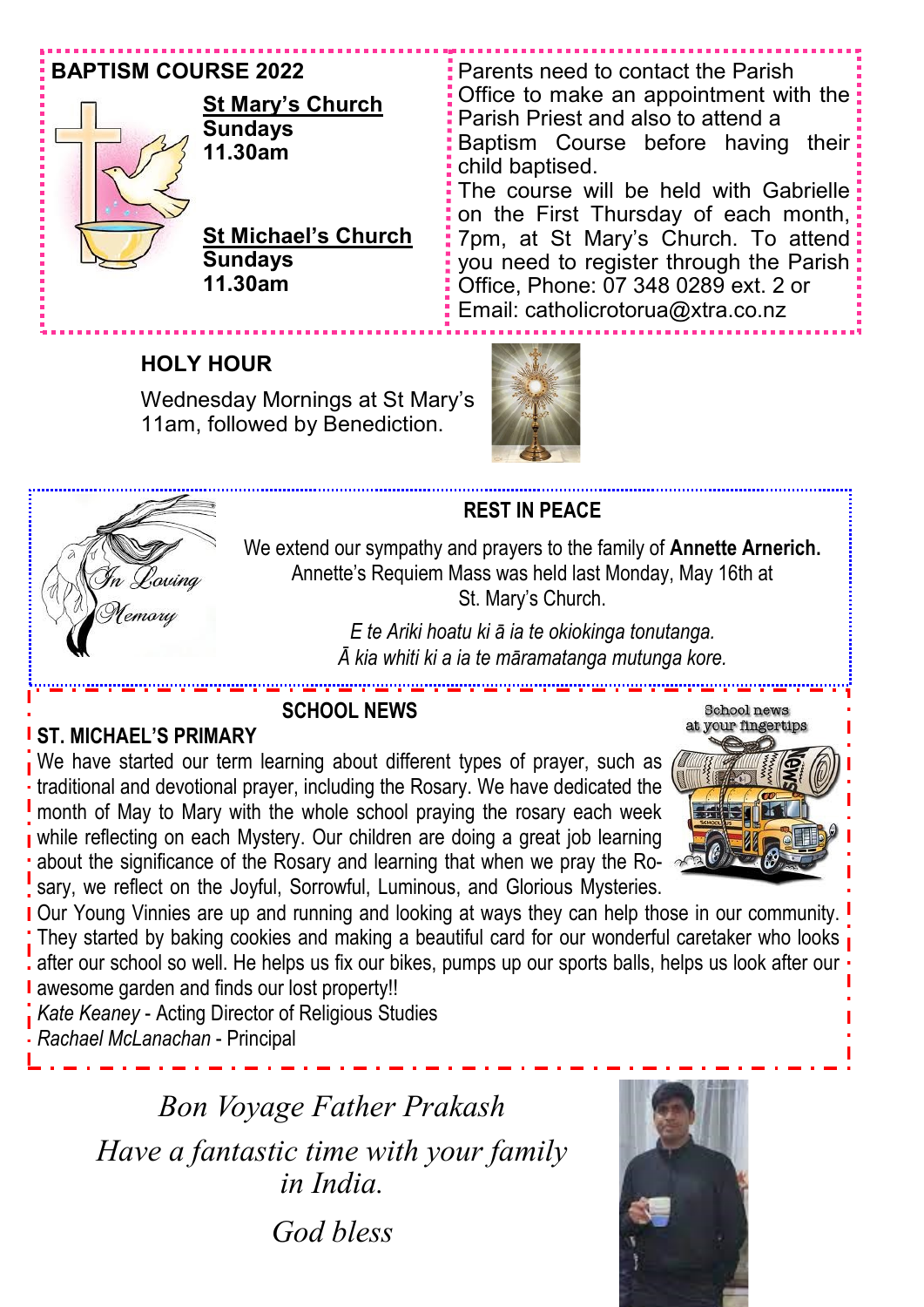# **PLEASE REMEMBER TO TURN ALL CELLPHONES OFF BEFORE MASS**



 **SAINTS DAYS 22nd May to 28th May 2022** 24th May: Our Lady, Help of Christians 25th May: St. Bede the Venerable, St. Gregory VII,

St. Mary Magdalene de Pazzi

 26th May: St. Philip Neri 27th May: St. Augustine of











 **Patric John Ignacio, Ryva & Ivar O'Connor** 

 **NAU MAI – Welcome!**

 Patric is the son of Patricio & Richelle Ingnacio and was baptised at St Mary's Church yesterday, Saturday 21st May. Ryva & Ivar are the sons of Dan & Shannon O'Connor and are to be baptised today May 22nd at St Mary's Church.

We ask parishioners to pray for them and their family.

# **MARIAN MOVEMENT OF PRIESTS**

Next meeting will be Friday May 27th following the 9am Mass at St. Mary's Church. All are welcome.

# **HOME COMMUNION**

We are looking for parishioners, particularly men, to distribute Communion to the sick. Please contact Father Thomas: 022 565 9017 or email: kunjcmf1986@gmail.com

# **CATERING GROUP AT ST MARY'S**

We are looking to form a catering group for Funerals etc. at St Mary's Church. Men and Women are all very welcome. Contact Damian: 022 068 6506 or the Parish office: 07 348 0289 ext. 2.

# **CATHOLIC WOMEN'S LEAGUE**

Would like to invite parishioners to our \$5 Soup and Bun Lunch on Wednesday 1 June. This will be held after the 12.05pm Mass. We will also have a sales table and a raffle. We look forward to welcoming you. Enquiries to Jane 349 0735

# **HOME ROSARY**

For Our Lady's month of May Holy Rosary every Thursday, 7.30pm at Kilkelly's, 13 Jervis Street. All are welcome.

# **CHRISTIAN MEDITATION**

Hospital Chapel on Tuesdays 4.30 pm. Contact Damian: 022 068 6506